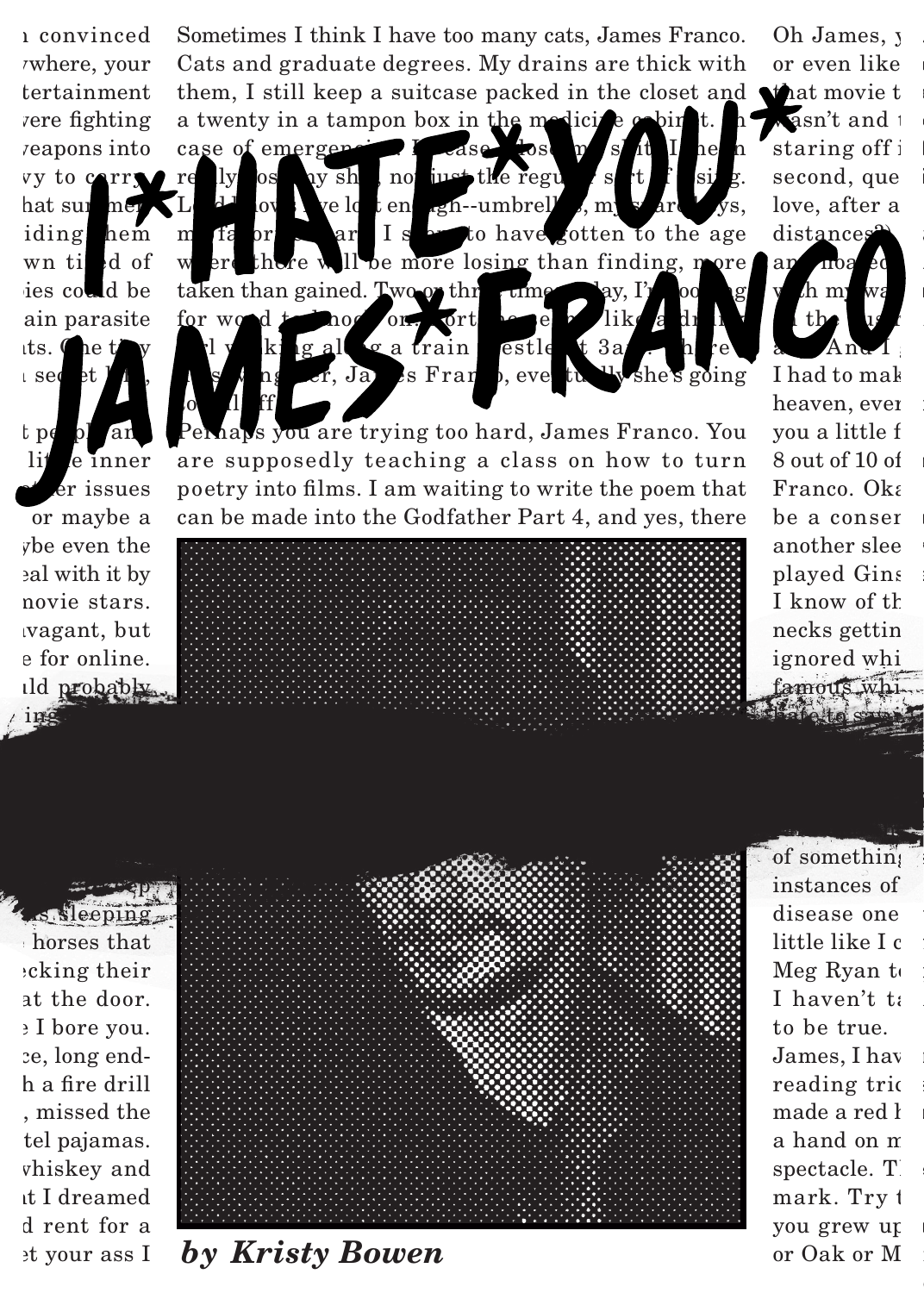## I\*HATE\*YOU\*JAMES\*FRANCO

by Kristy Bowen

sundress publications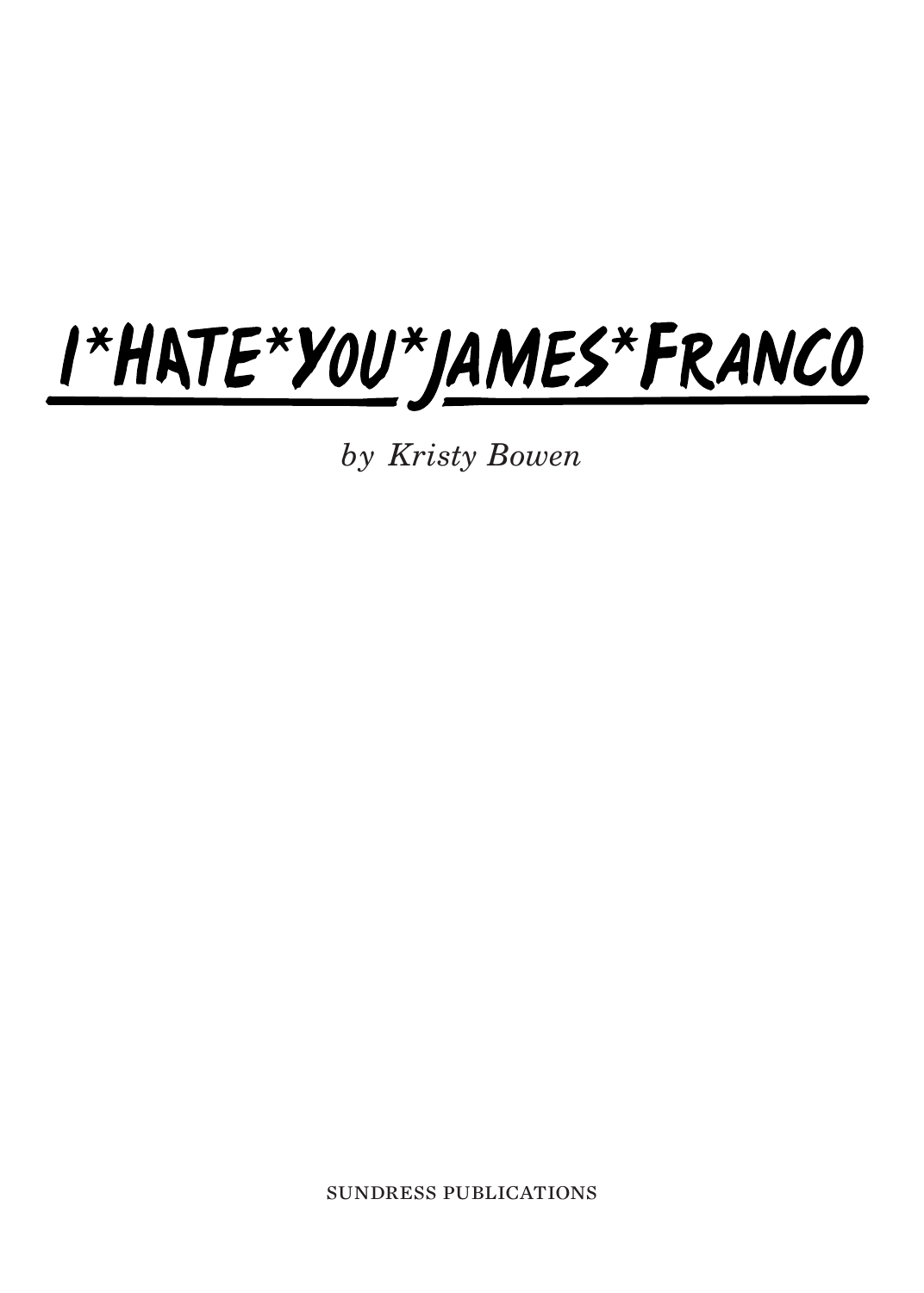Thank you, my library friends and co-workers, whose long idle discussions on the subject at hand contributed in so many ways to the development of this project (you know who you are...) Also, much gratitude to Erin and Sundress for giving this strange little series a good home.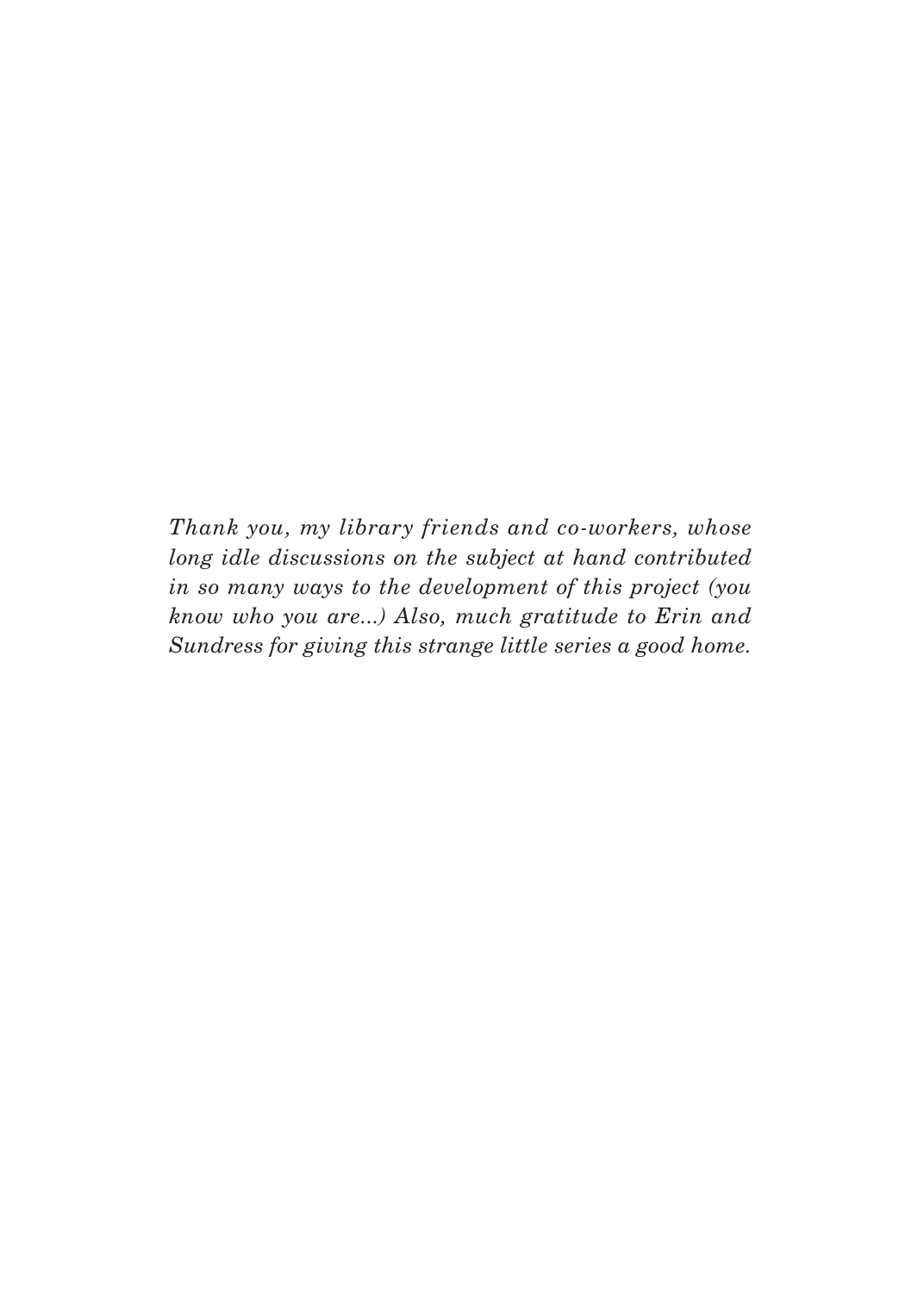Poetry is dead, James Franco, and I'm convinced you killed it. One summer, you were everywhere, your face plastered on every lit blog, every entertainment magazine, and I had this dream that we were fighting zombies, only you kept loading too many weapons into your backpack and soon it was too heavy to carry. I also dreamed a lot about burying bodies that summer, piling them in swimming pools and hiding them behind the drapes. You could say I'd grown tired of you. I'd also read an article that zombies could be real given the right circumstances, a certain parasite that leads mice into the paths of hungry cats. One tiny mutation and it's all over.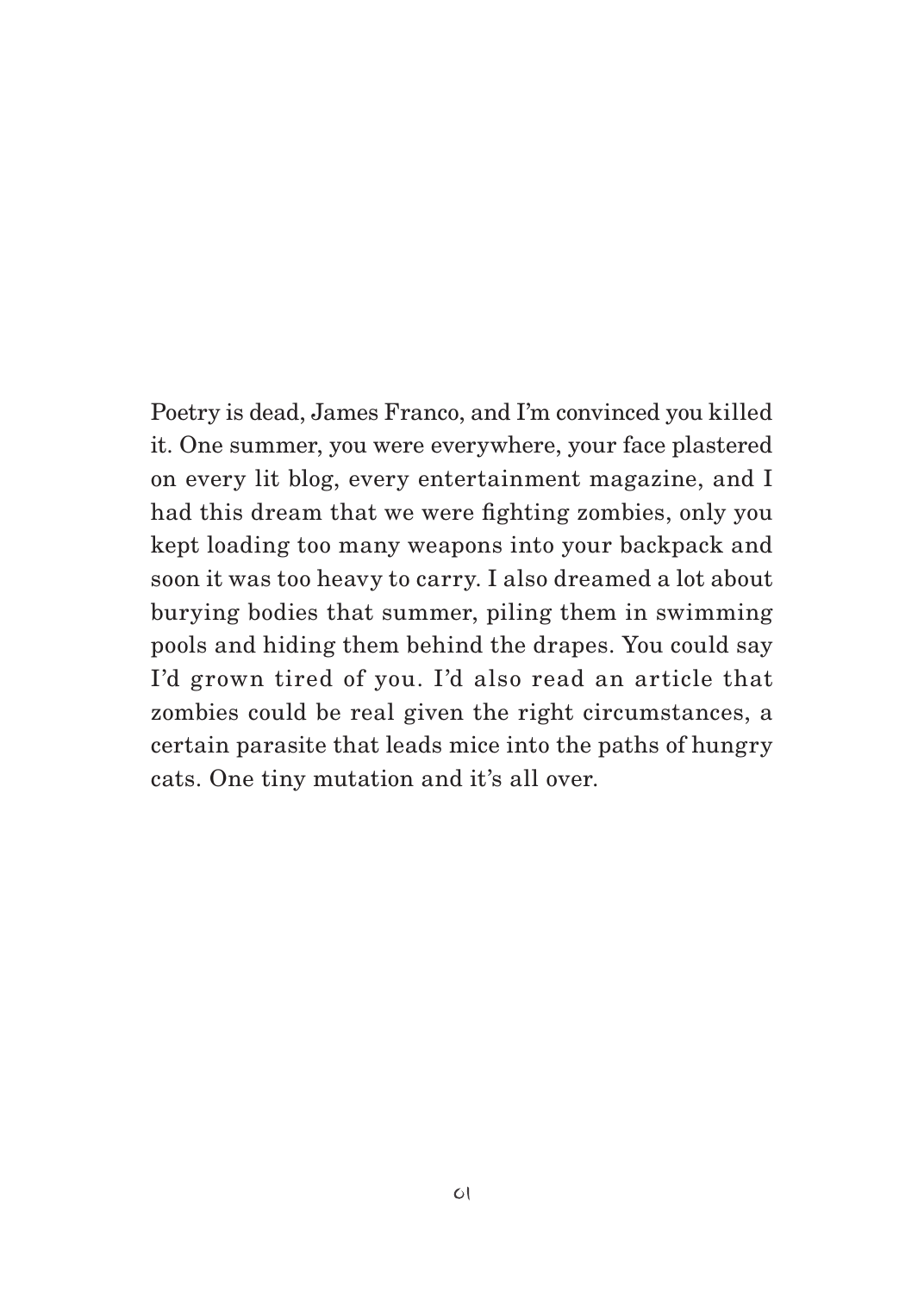Everyone has a secret life, even you James Franco. Perhaps you spend a lot of time staring at people and the sidewalk and wondering what dark little inner turmoil they have. I'm sure there are mother issues just rattling around in there somewhere, or maybe a missing father, a broken engagement. Maybe even the dark black ribbon of neglect. Perhaps you deal with it by binge-eating Oreos and prank dialing movie stars. Alphabetizing your CD's or cooking extravagant, but rather bland dishes you found the recipe for online. No one's life is perfect, you say. You would probably never suspect mine involves a lot of watching old soap operas and sewing buttons onto the clothes they keep falling off of. All the while thinking that bad girls are so much more interesting in terms of plotline than the good ones.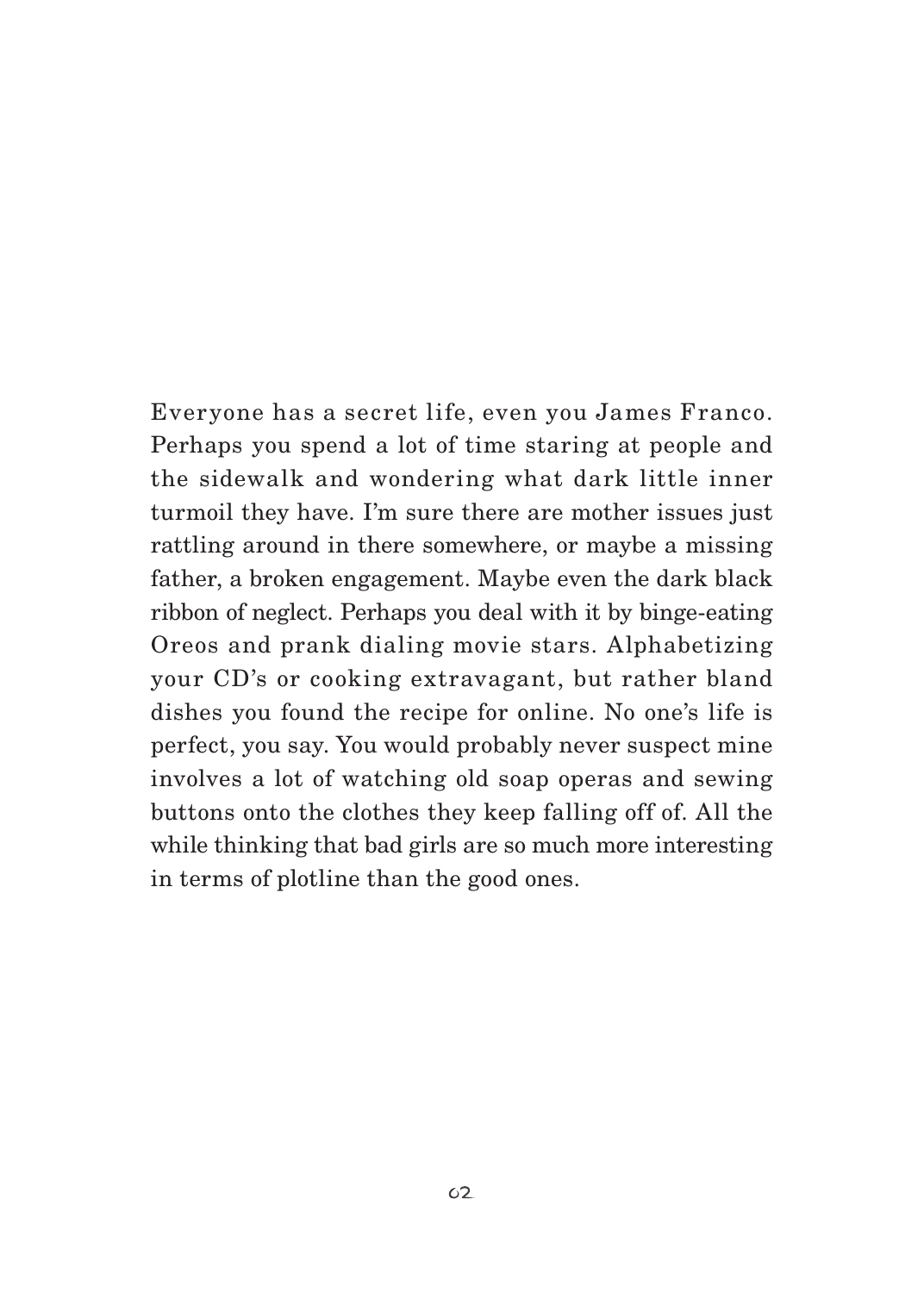Mostly what bothers me is your listlessness. It makes me feel like a dull pencil or a broken wheel. I keep meeting men like you who have problems sleeping and they all require careful handling like horses that might spook. They tend to be frantic, checking their smartphones impatiently and looking at the door. Maybe I bore them, James Franco. Maybe I bore you. Me, I can sleep for days if given the chance, long endless white sheets of it. I once slept through a fire drill in college after drinking too much Nyquil, missed the girls flooding the parking lots in their pastel pajamas. Once slept for 18 hours after too much whiskey and woke up craving pancakes. The other night I dreamed there were beds on city buses you could rent for a quarter during your commute. You can bet your ass I could sleep there too.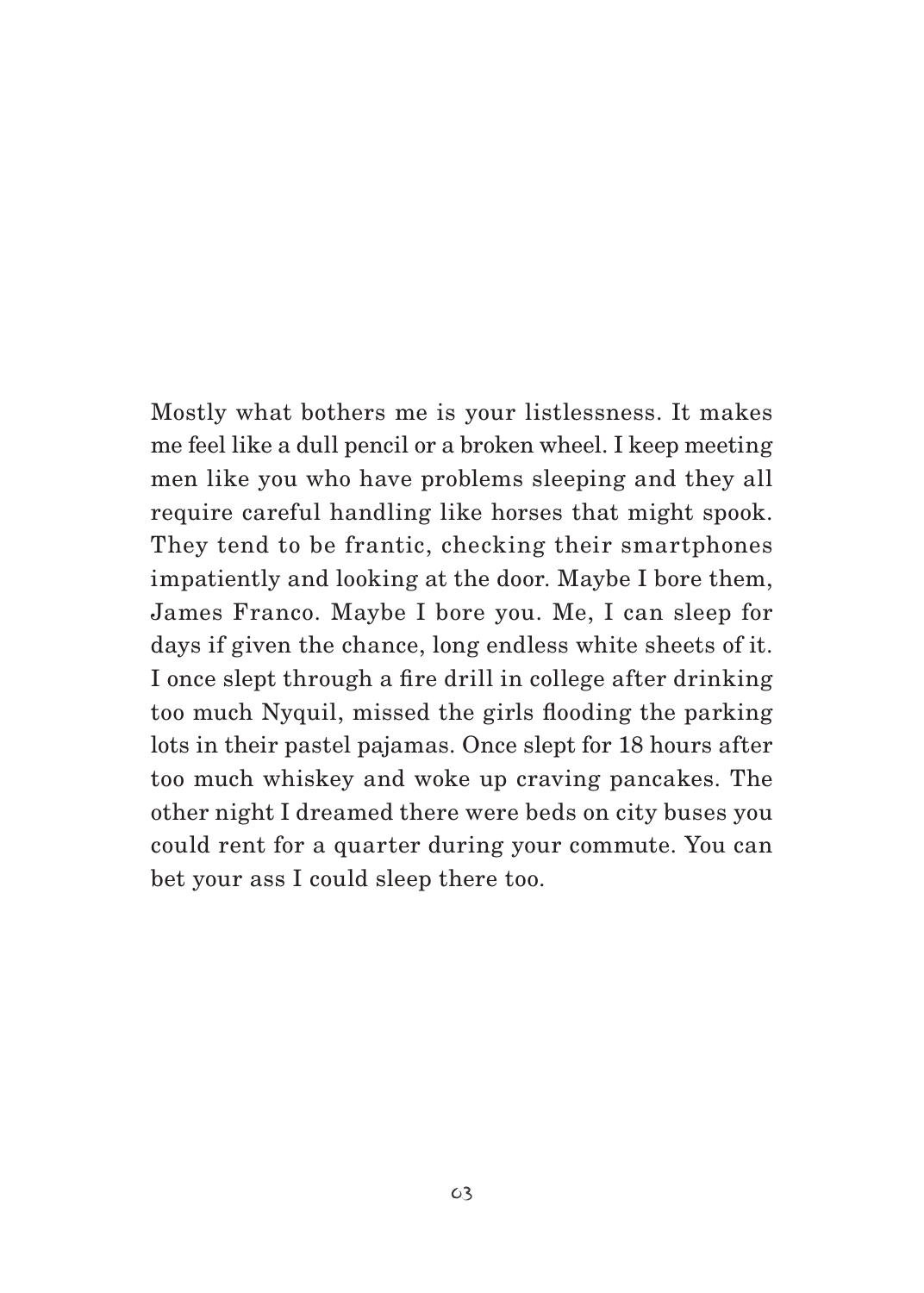Sometimes I think I have too many cats, James Franco. Cats and graduate degrees. My drains are thick with them, I still keep a suitcase packed in the closet and a twenty in a tampon box in the medicine cabinet. In case of emergencies. In case I lose my shit. I mean really, lose my shit, not just the regular sort of losing. Lord knows I've lost enough--umbrellas, my spare keys, my favorite scarf. I seem to have gotten to the age where there will be more losing than finding, more taken than gained. Two or three times a day, I'm looking for wood to knock on. Fortune seems like a drunk girl walking along a train trestle at 3am. There's no saving her, James Franco, eventually she's going to fall off.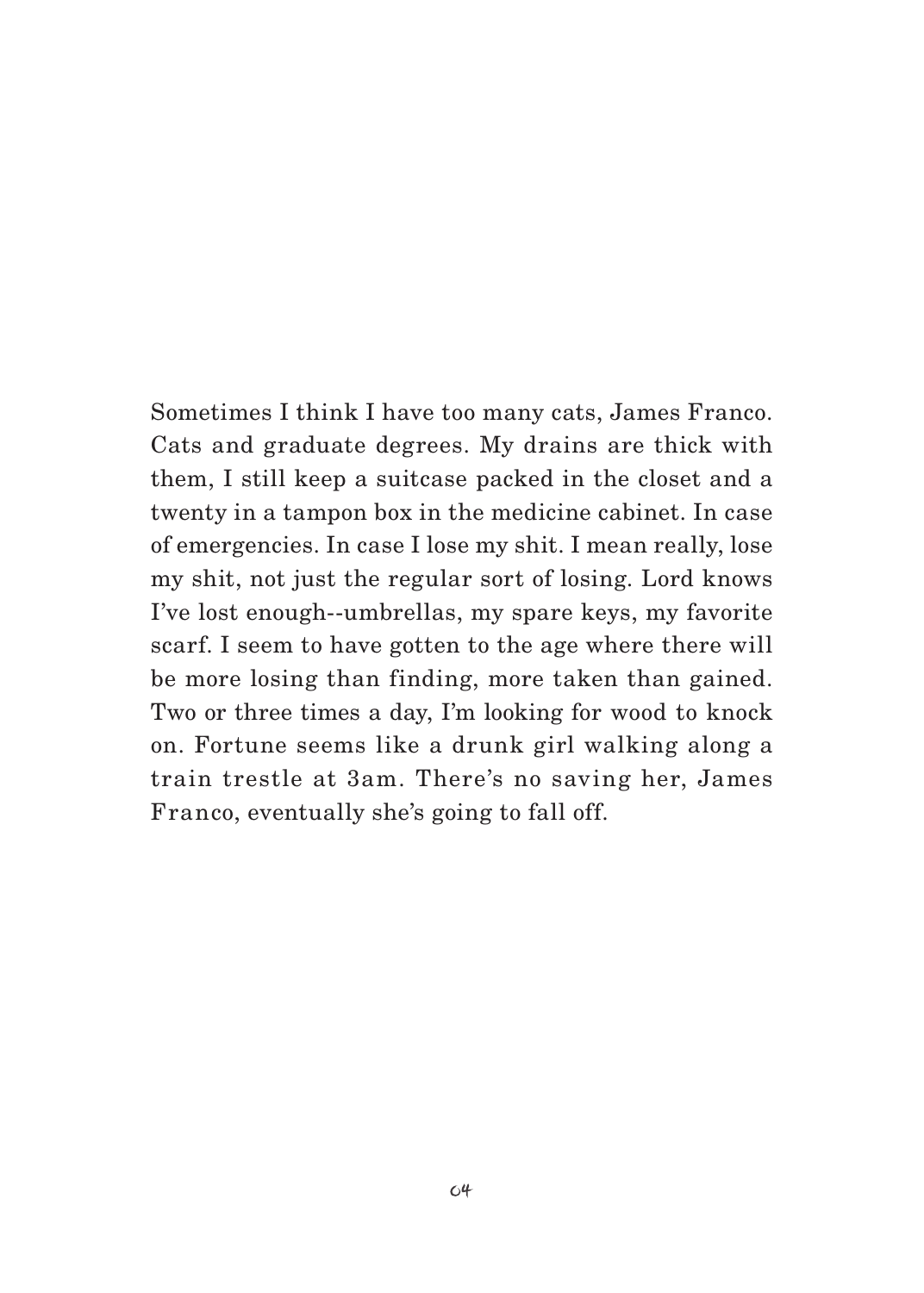Perhaps you are trying too hard, James Franco. You are supposedly teaching a class on how to turn poetry into films. I am waiting to write the poem that can be made into the Godfather Part 4, and yes, there would be another scene with a horse's head. I did read the book, but only the dirty part at the beginning. In the movie about my life, I think I would prefer that I were thinner and lived in a more temperate climate. The opening scene would feature me riding a bike with a basket full of wildflowers fastened to the handlebars while my skirt flares out flatteringly behind me. I could get away with bangs and fingerless gloves and a cat (just one) named Finnegan. I would prefer a soft fade out on the dirty parts.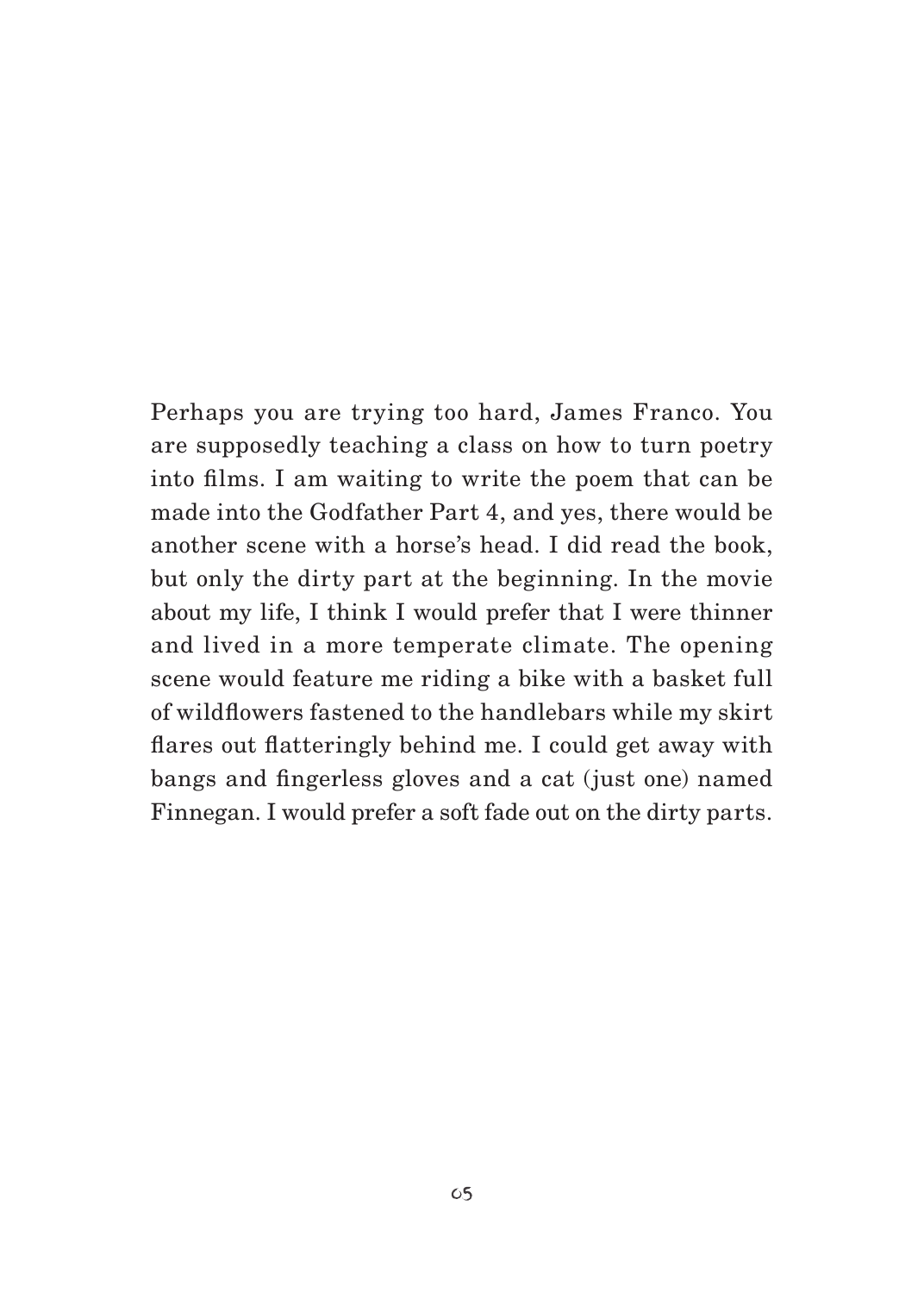Oh James, you see it's not that I'm in love with you, or even like you all that much, but once you were in that movie that I thought was a Shakespeare play but wasn't and the heroine was so blonde and wan and staring off into the distance so prettily that I, for a second, questioned my own passion. (Because what is love, after all, if not staring off wistfully across vast distances?) I wanted desire that someone set on fire and floated out onto a lake. To ruin entire monarchies with my wanting. It was a creeping sort of unhappiness on the bus ride home from the theatre that January. And I got it eventually, love like a hidden thing I had to make out with in closets like seven minutes in heaven, everything breathless, breathless, oh. I blame you a little for that James Franco. Fuck you.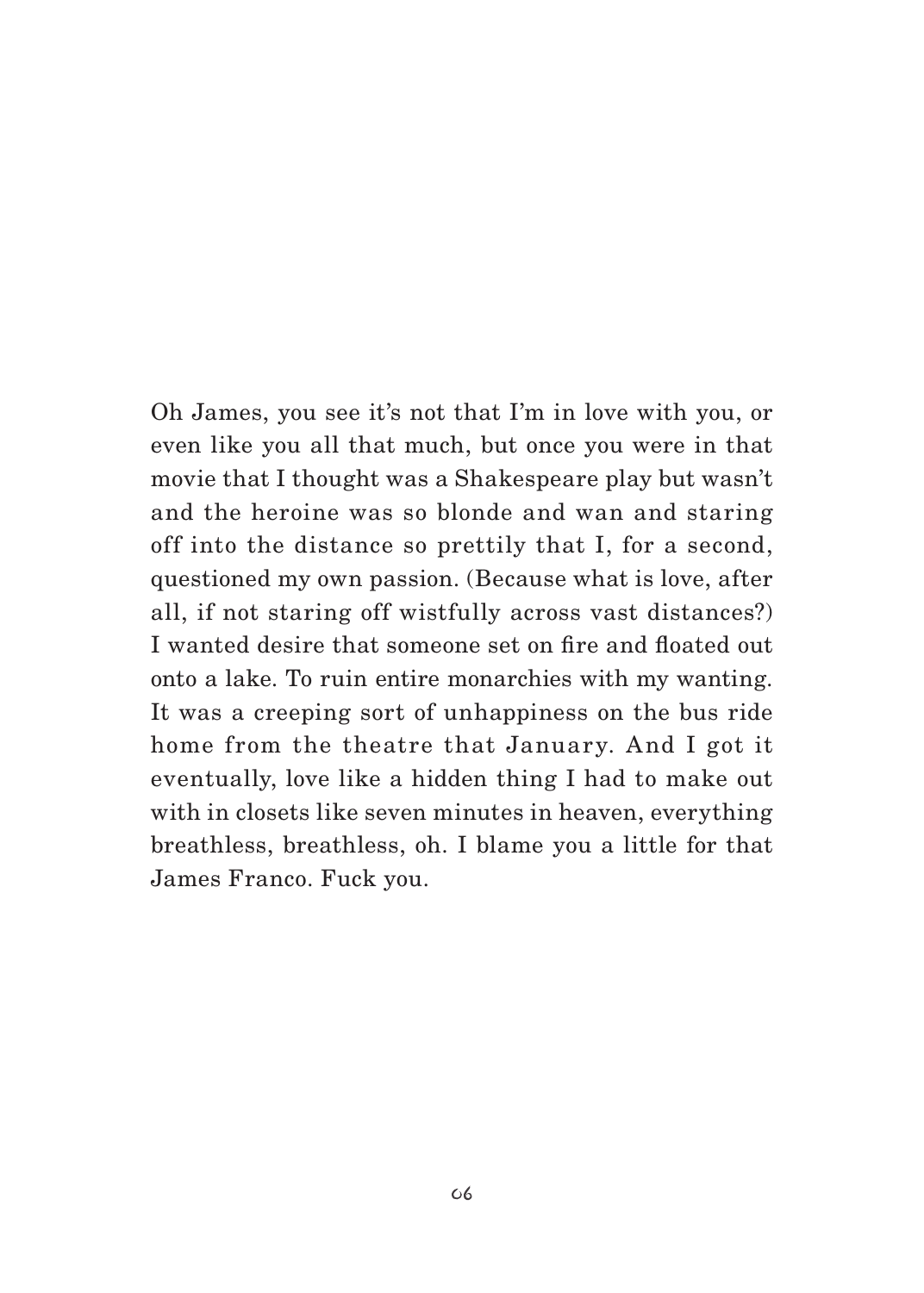8 out of 10 of my friends think you are a douche, James Franco. Okay, I haven't polled them, but it seems to be a consensus. I pegged you immediately as yet another sleepy-eyed, pouty pretty boy. Apparently you played Ginsberg, but this seems very wrong. What I know of the Beats is a lot of women in black turtlenecks getting ignored while the men got drunk and high and semifamous while their writing wasn't all that great. I hate to say it, but you don't seem at all Jewish enough to play Ginsberg. I am more a Ryan Gosling sort of girl, anyway. Though sometimes I hate him too for that movie with the redhead and that scene in the rain and the furious kissing. That movie reminds me of something someone told me once that even the best instances of love working out usually end in death or disease one way or the other. This makes me feel a little like I can't breathe. 2 out of 5 people would want Meg Ryan to play them in the movie about their life. I haven't taken a poll, but it pretty much seems to be true.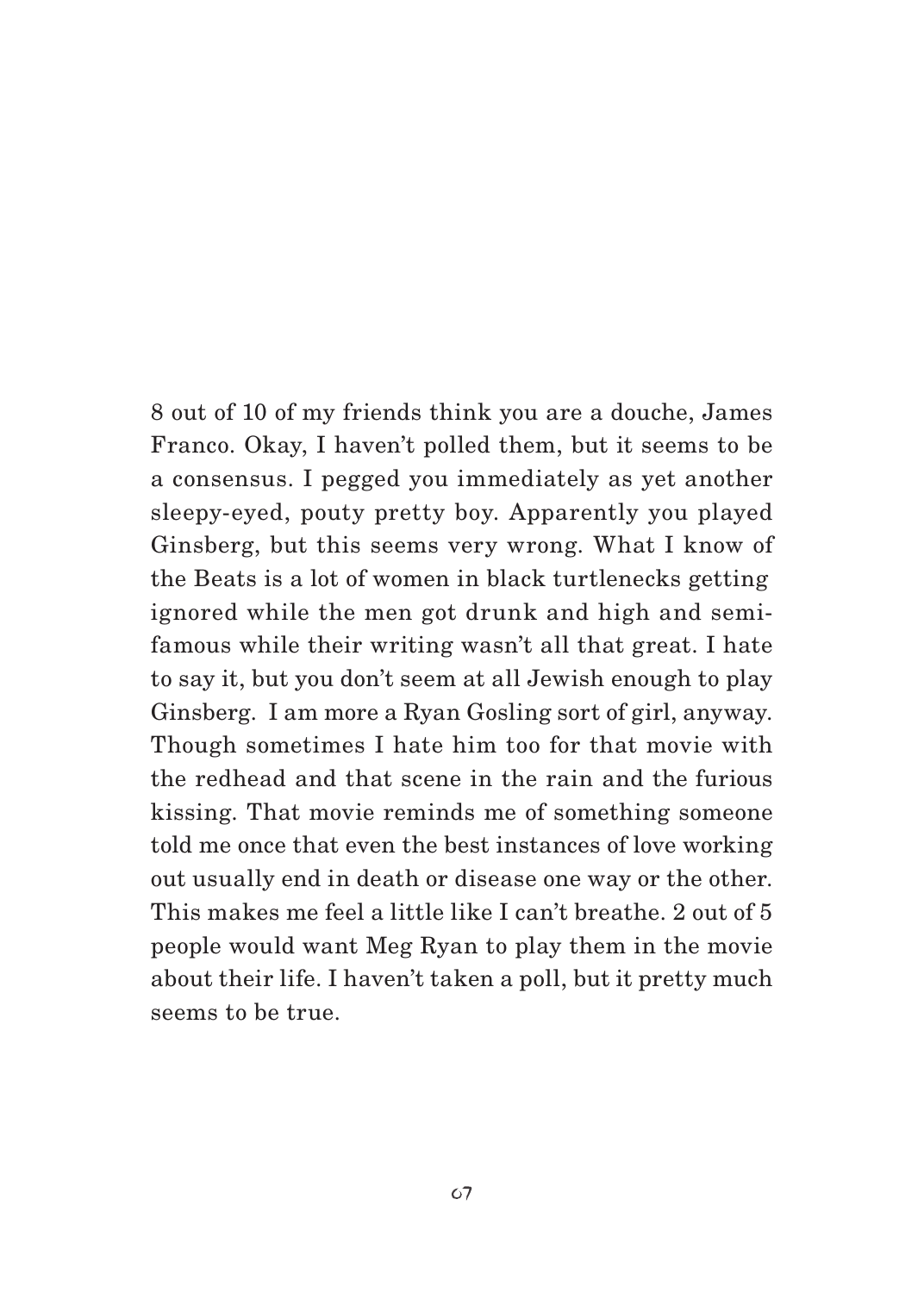Sometimes I make odd analogies between men and breakfast foods. One like a donut, quick and easy and not all fulfilling. Another like a four course brunch that I'm eating off someone else's plate. You, James Franco are probably a chocolate croissant, carbohydrately sound but a little too sweet and overly fancy. Male poets have it easier, I say, since all women want sensitivity and brooding introspection. Since I don't know what I want mostly, I mostly don't know where to start. There was another movie, James Franco, and you weren't in it, but you could have been, where a guy trekked back across a burning city to save his beloved from the wrath of a giant godzilla monster. I think it's a sound litmus test for love. Mostly, I think we're waiting for the next disaster.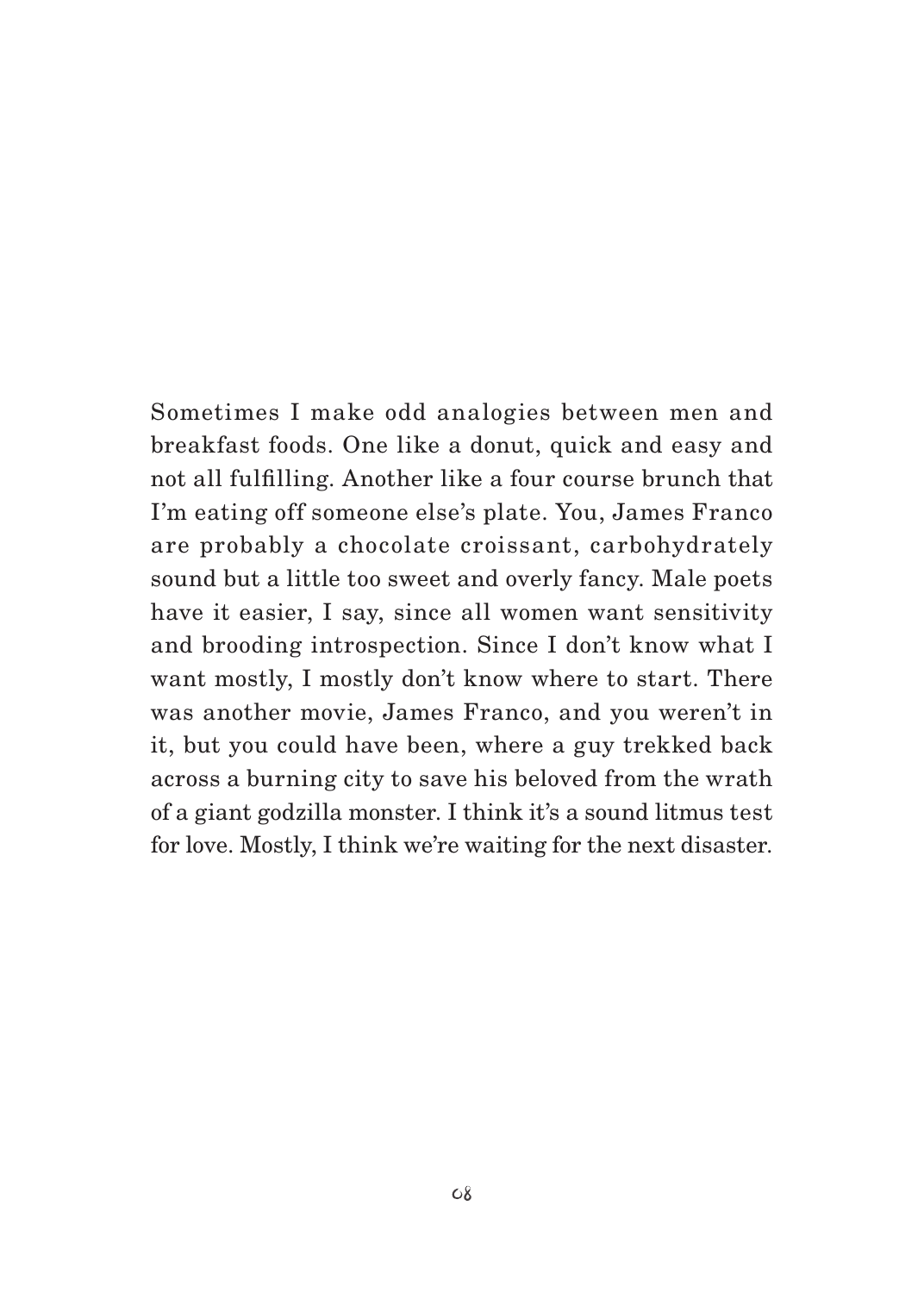To be honest James Franco, I've never been able to read past the first 3 pages of Ulysses. I've checked the book out so many times from the Cherry Valley Public Library that my coffee ring is permanently implanted on the cover. When I was in grad school, I dreamed I would be tested on it, along with the recitation of the death scene from Romeo and Juliet I memorized my sophomore year. This is like the dream where I haven't been to class all semester and have no idea where it even is, or the dream where the elfin man promises to tell me the secret of "Poetry" and then leads me into a dark forest. Needless to say, I fail miserably.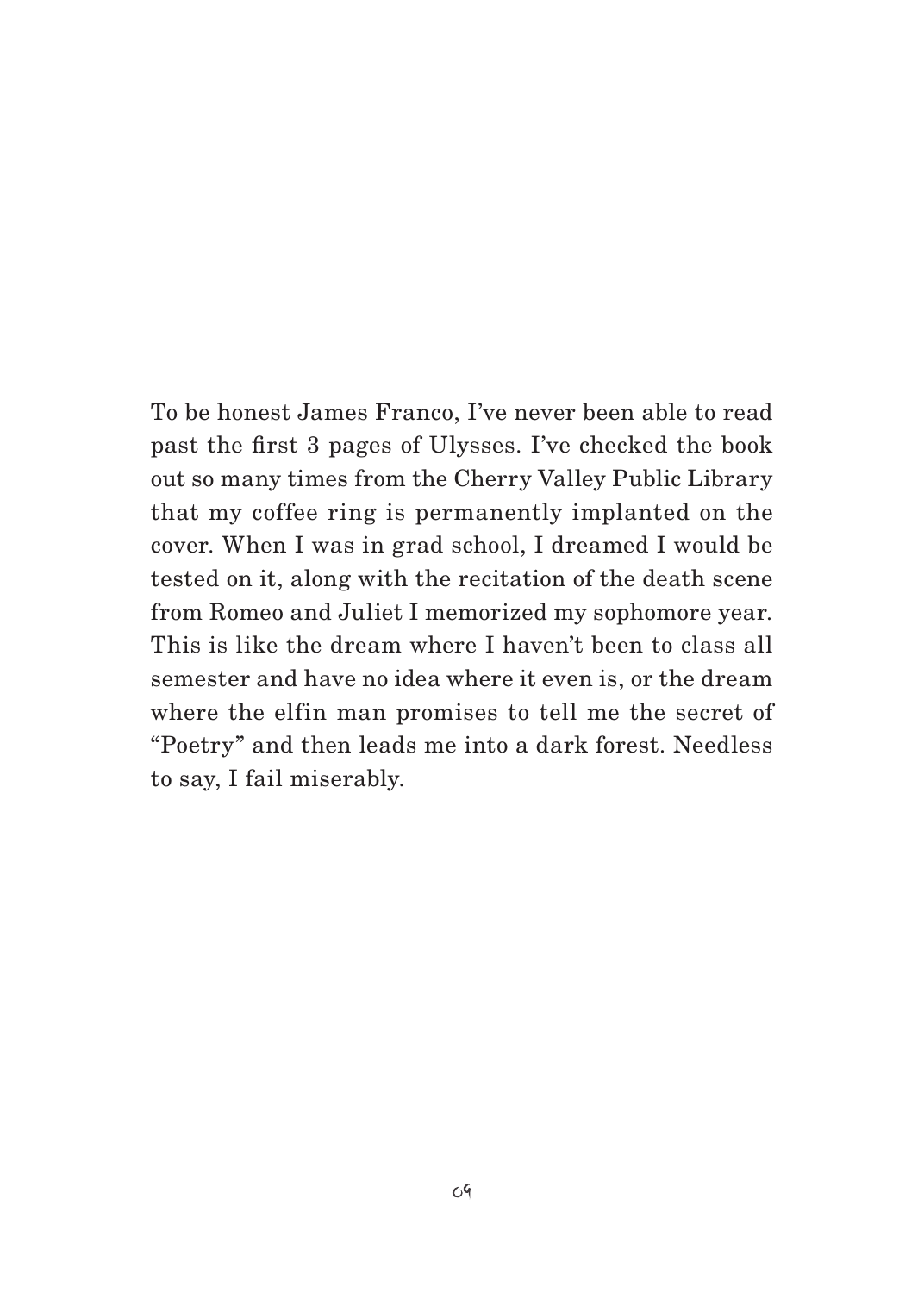James, I have finally learned to do magic, mostly mind reading tricks. I was 7 once and a school magician made a red hankie appear in my pocket without laying a hand on me. To this I owe my love of the reveal, the spectacle. The trick is to be one step ahead of the mark. Try to remember the name of the street where you grew up (unless it's something common like Elm or Oak or Main Street). It helps being able to count backwards from 100 or roll your R's or touch your elbow to your nose. Something genetic and immutable. A cousin of mine once came back from the dead, coughed up an ocean of seawater and salt and went back to work the next day. Couldn't figure out why the batteries in her watch kept draining and her dog circled her so standoffishly. She discovered she could sing show tunes and make guacamole without the lights on. The trick is to remain one step ahead of the mark.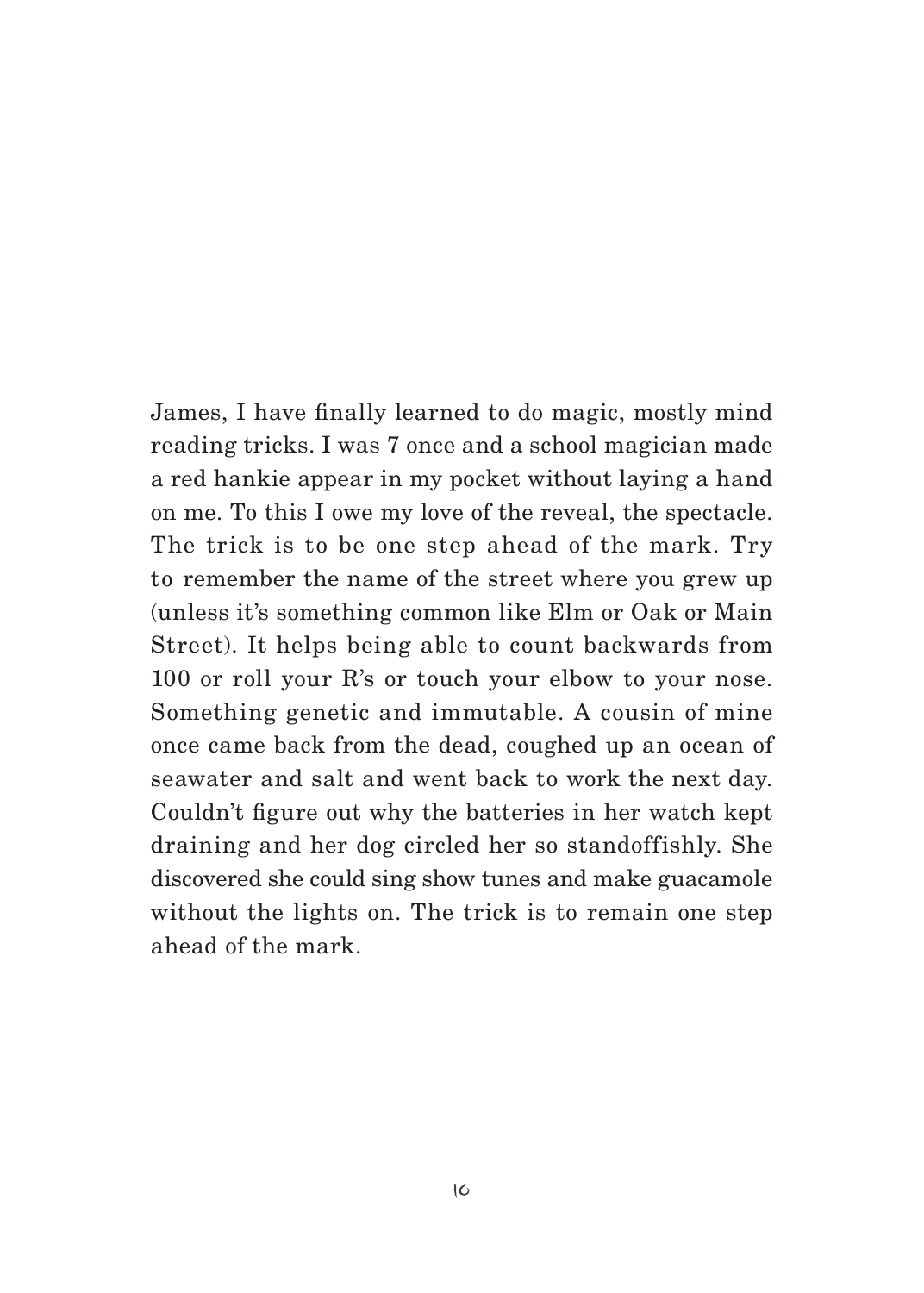I started reading your Wikipedia page, James Franco, and frankly, have decided this is more about me than it is about you. Only one of us makes it out of this alive. I talk tough, but really I'm a peach. Most men who call me honey or sweetie or sexy are really either lying to me about something or trying to get me in the sack. You seem like the kind of guy who calls waitresses and receptionists "Hun". Don't be that guy. Also don't be the sort of guy who writes poems based on the Fibonacci sequence. I am trying not to be the sort of girl who writes too many poems about birds and mermaids. I am trying not to be the girl who falls in love with every guy who makes me laugh or feel pretty or pays me a particular, sustained sort of attention. I am also trying not to be the sad girl crying into her sweater on the train ride home.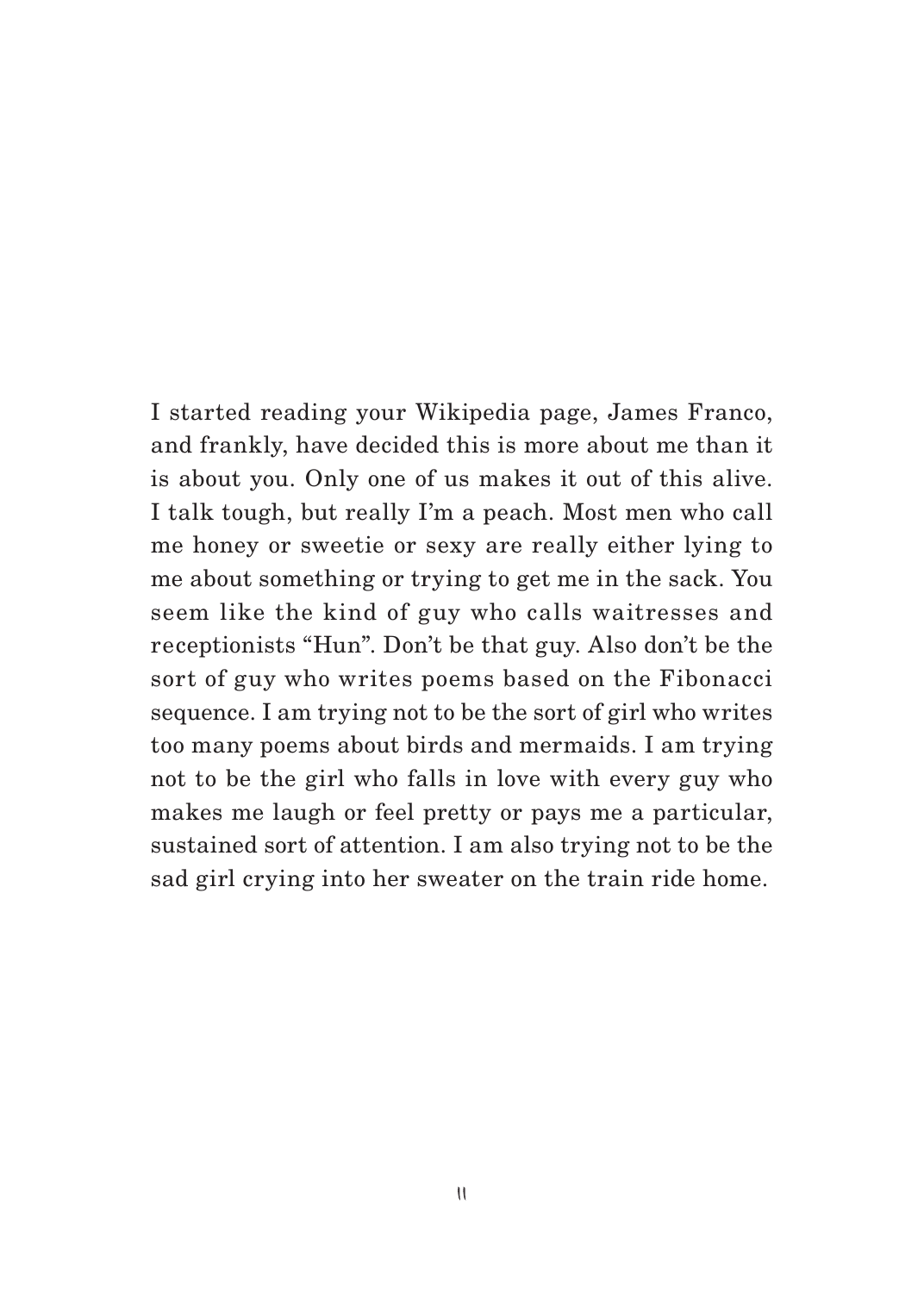I am also trying to not be the girl who writes too much about my body, but somehow it's always bumping into things and wanting. I've determined publication is for the masses and am thinking of placing poems in bottles and tossing them into Lake Michigan. Today, I wore the itchy dress again that makes my boobs look nice. It's always like this, mixing my metaphors. Too many boats in the ocean and the ducks all in a row, plates in the air, and stuff on my plate. Some days, James, I am fouler mouthed, fouler weathered than others. Some days, I am trying hard not to be the girl who writes about the moon.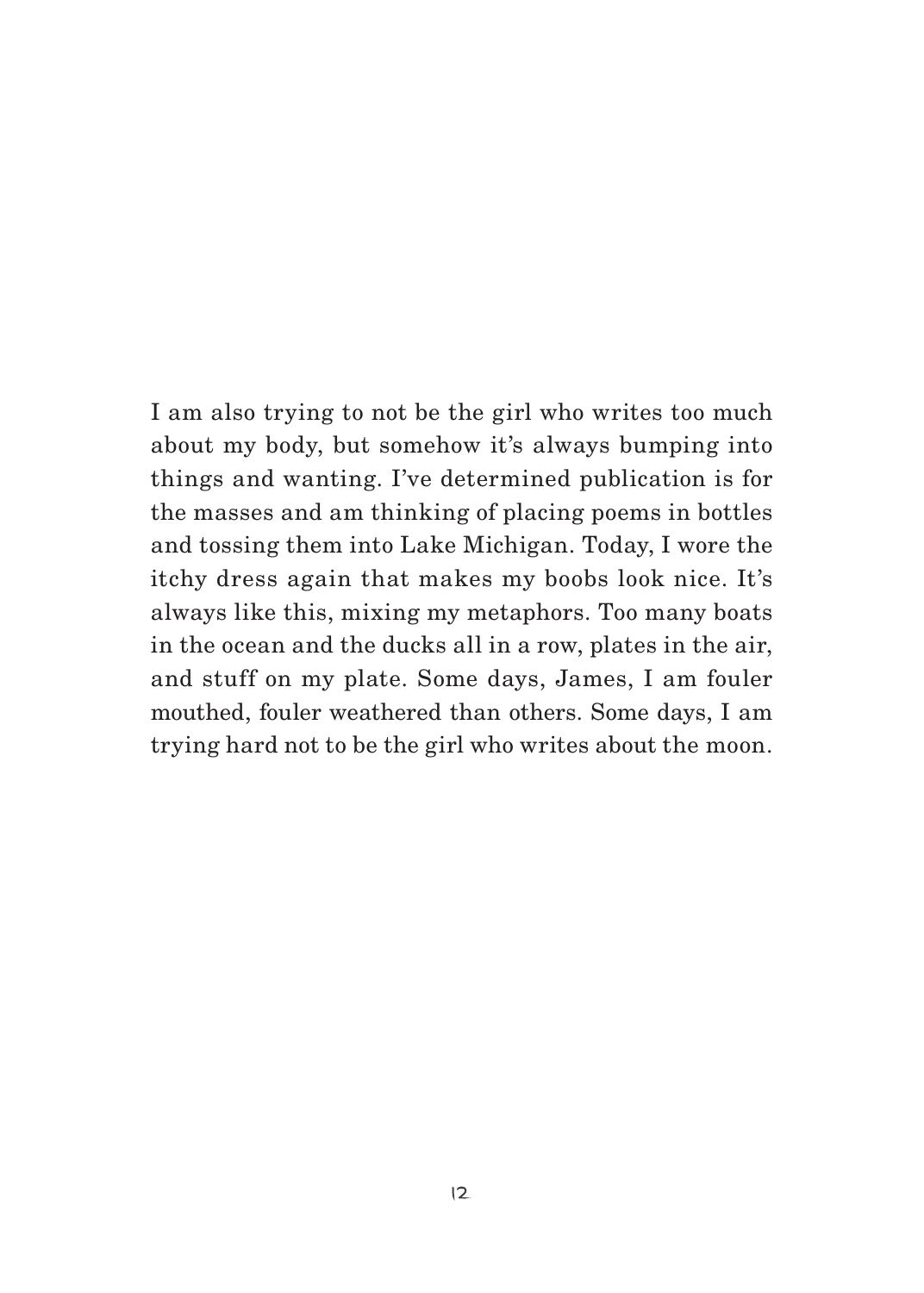Oh James Franco, the kids in the park across the street are staging a toy revolution with signs and paper canons and their hipster jeans. I don't say much about it and instead have decided my time is better spent cutting out paper boats and drinking vodka. I have this analogy about arrows and the belly of the dragon and the need to climb down inside and pick it apart with an ax but it all sounds hollow and terribly unfashionable in the midst of a revolution. Mostly I glue the soles back onto my favorite brown boots with spray adhesive and think about winter.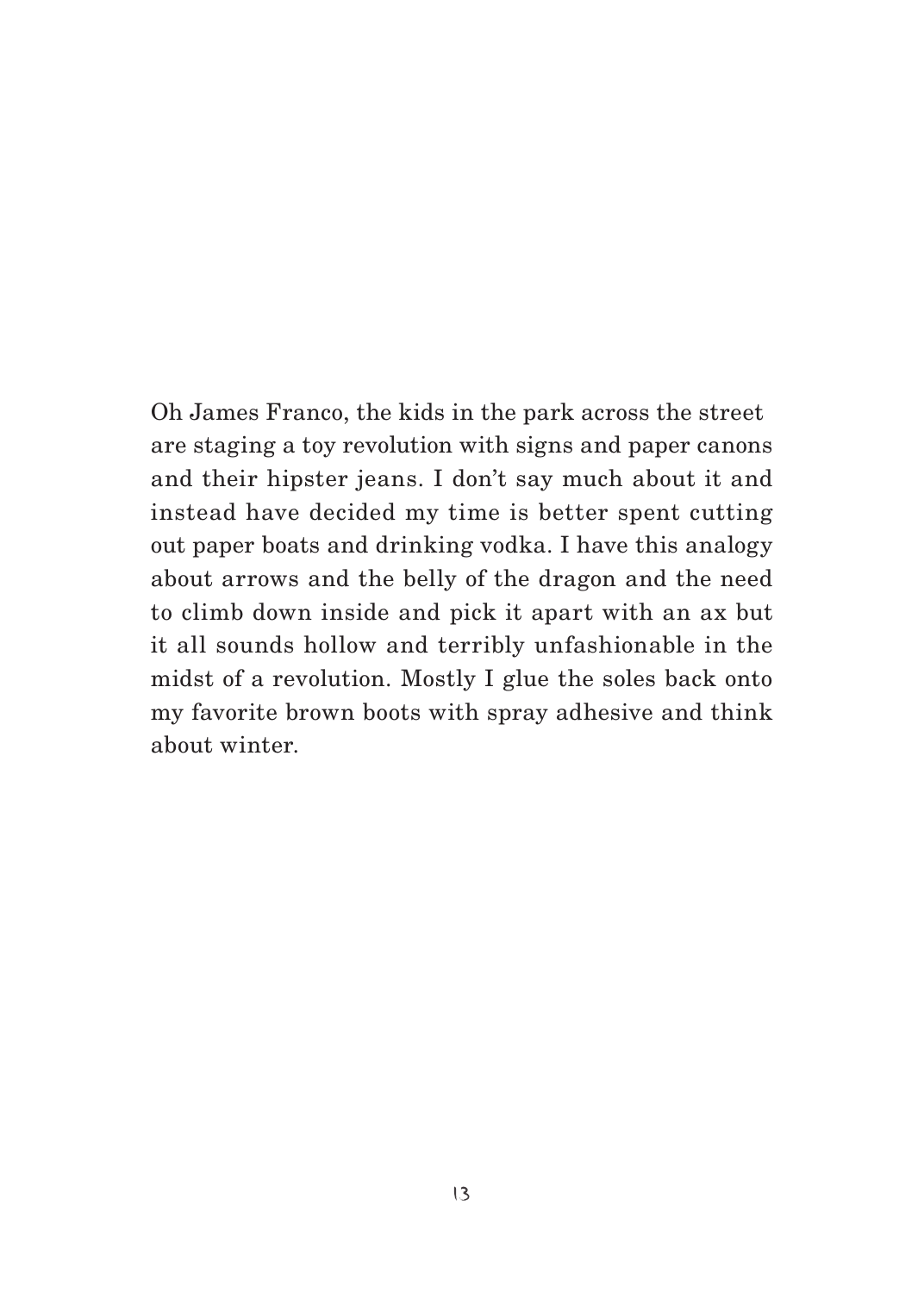I am waiting to write the poem that guts you, James Franco.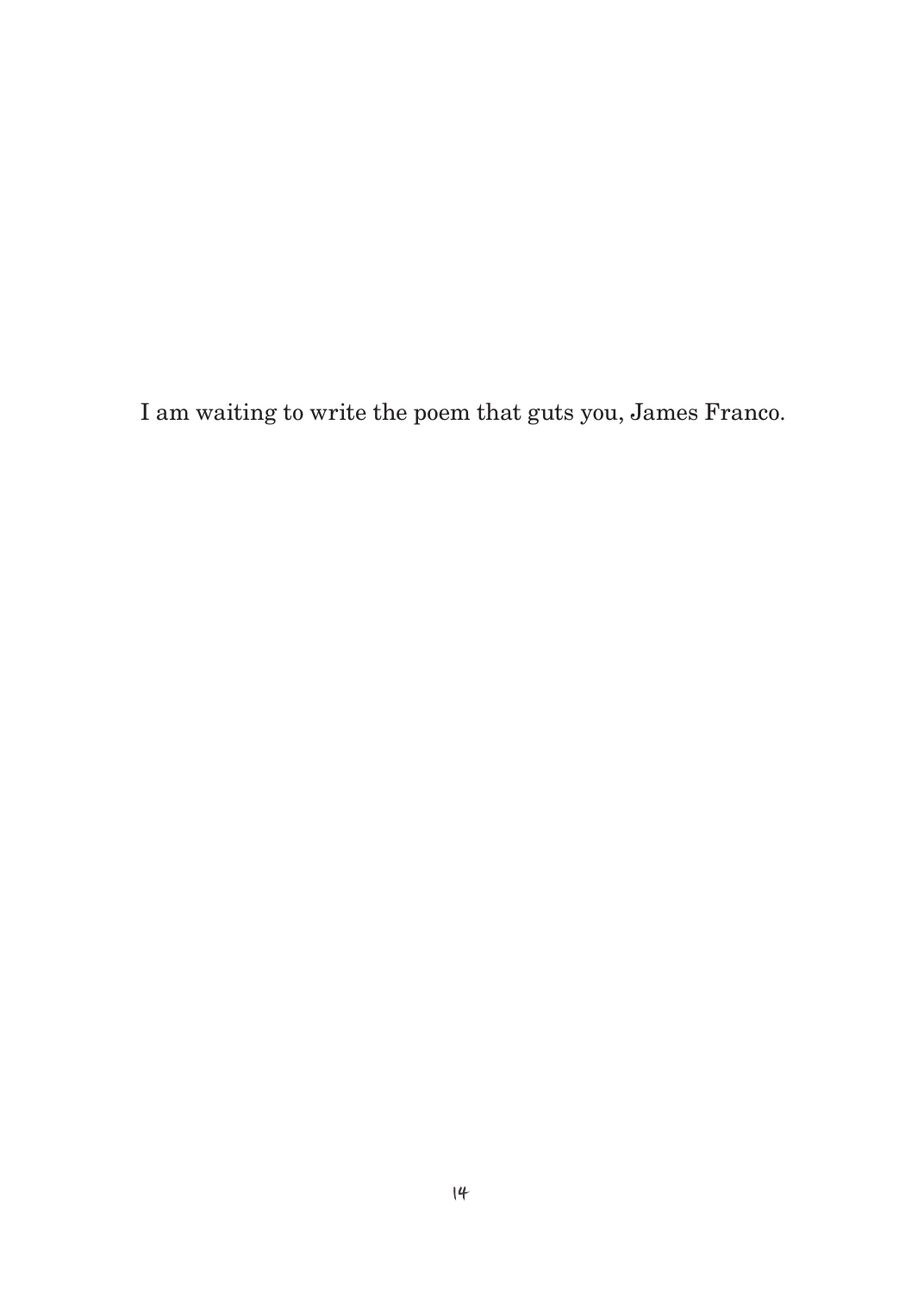I am waiting to write the poem that is something like a dance movie, the ones populated by fair haired ballerinas with just a little bit of singe to their tulle, not quite as dark as the Natalie Portman one, but girls woefully misunderstood by their parents or harboring dead mothers and sad pasts. The ones who sneak off from their ordinary lives every night to press themselves against men in dimly lit bars or rehearsal rooms. The one spinning beneath the spotlights like her life depends on it.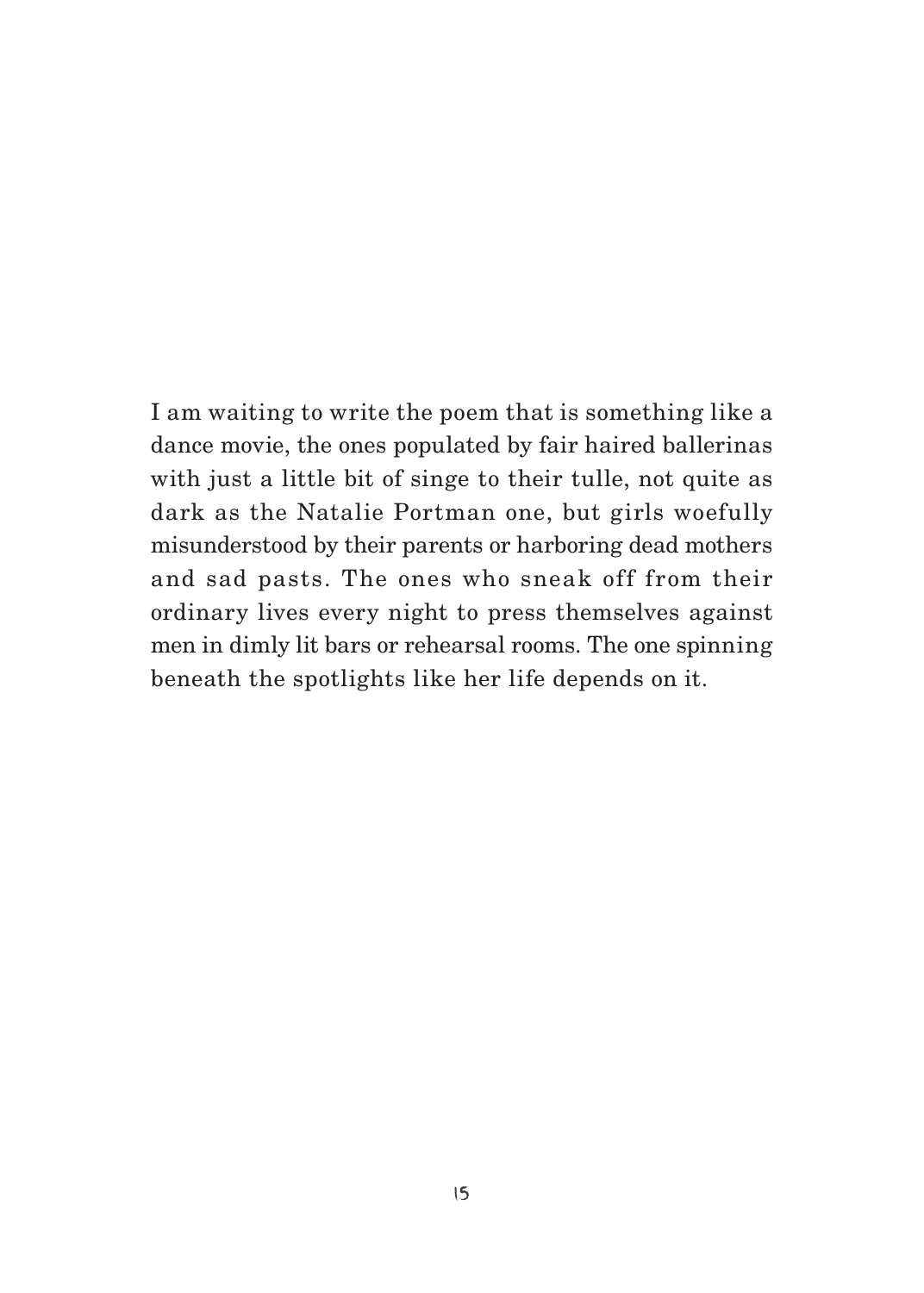I also keep having dreams about hotels, a maze of hallways and women leaning in heels over wastebaskets and potted plants. Usually, there is a party, and I'm already late. Maybe a dim stairwell with malicious intent. In an interview some guy did with you, you keep saying "experimental" like it's a dirty word, or a rope you want to hang yourself with. Which is it James Franco? The knife or the garbage disposal. The dishwasher or the do-si-do. In another dream, I inherit a huge house, its rooms unfolding over and over like a letter. Still, there isn't space for everything I want to say. Room for the in-between, the moment at which language falls into strangeness and then crawls back out of my mouth. The moment at which it crawls back in.